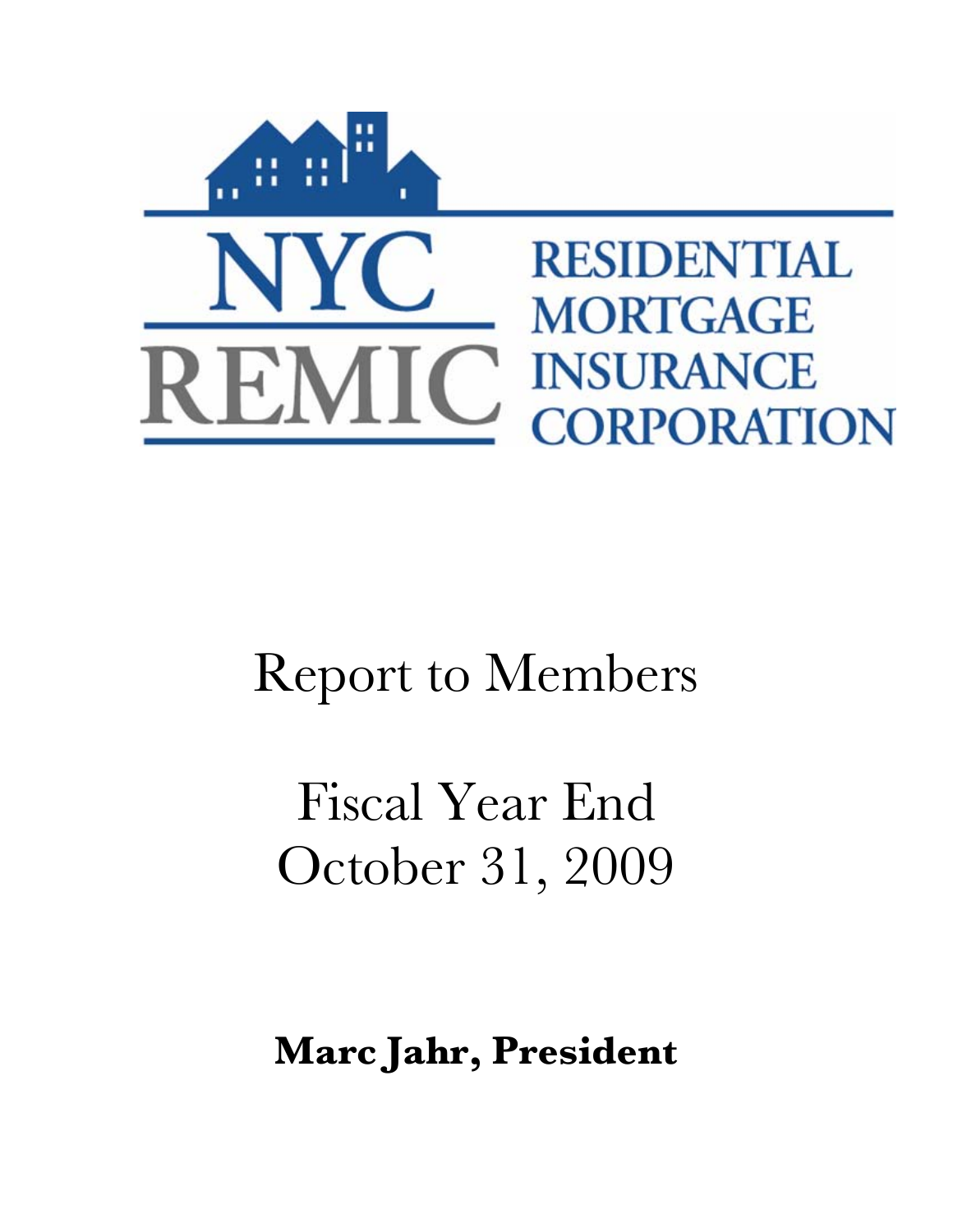

DATE: December 1, 2010

TO: The Chairperson and Members

FROM: Marc Jahr

SUBJECT: Report on REMIC Fiscal Year 2009 Activities

I am pleased to report that the New York City Residential Mortgage Insurance Corporation ("REMIC") continued its role in helping to establish and maintain the available stock of affordable housing throughout New York City during the fiscal year ended October 31, 2009. Certificates of Insurance were issued for 12 properties with an insured amount of \$7.6 million, representing 545 units and \$23.8 million in mortgage amount outstanding. Commitments to Insure were issued for 24 properties with an insured amount of \$37.4 million, representing 2,600 units and \$186.8 million in mortgage amount outstanding – the highest mortgage amount REMIC has committed to insure in any given year in the history of REMIC.

A detailed summary of the activities and accomplishments of REMIC during the fiscal year ended October 31, 2009 is attached for your review.

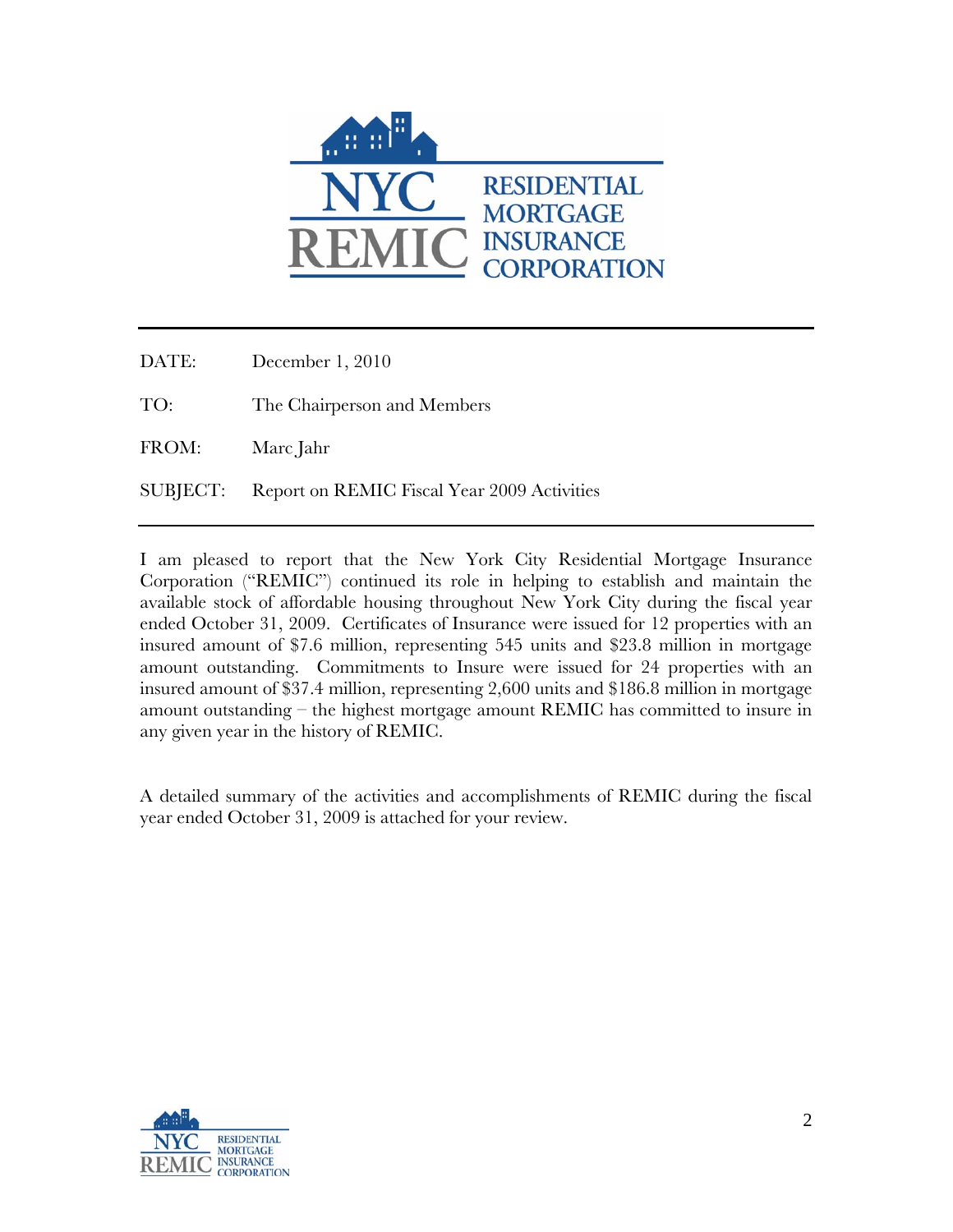## **MISSION & HISTORY**

The New York City Residential Mortgage Insurance Corporation ("REMIC") is a public benefit corporation created to promote the production and rehabilitation of affordable housing in New York City through the issuance of mortgage insurance. REMIC plays an integral role in New York City's efforts to stabilize and revitalize the City's diverse neighborhoods.

Founded as the New York City Rehabilitation Mortgage Insurance Corporation in 1973 by the State Legislature with a \$7.5 million loan from New York City, REMIC was created to promote the development of affordable housing in specifically designated distressed areas of New York City. Using mortgage insurance, REMIC worked to promote the issuance of residential loans, many of which would not have proceeded without credit enhancement.

In 1993, the State Legislature amended the REMIC statute, changing REMIC's parameters to no longer restrict REMIC to designated distressed areas, but instead, to encourage REMIC to insure mortgages throughout New York City. At the same time, REMIC was renamed the New York City Residential Mortgage Insurance Corporation and was reorganized as a subsidiary of the New York City Housing Development Corporation ("HDC"). The original \$7.5 million loan was returned to the City with HDC funding REMIC reserve requirements as required by REMIC's enabling statute. These legal changes and transfers of funds created a "New REMIC" entity, while certain reserve requirements remained in place for the "Old REMIC" insured projects.

Since becoming a subsidiary of HDC, REMIC has actively sought to become a more formidable presence in the mortgage insurance business by significantly increasing the volume of its underwriting while maintaining adherence to strict underwriting standards. In its 36 years of existence, the REMIC insured portfolio has performed well, having paid only 12 claims for insured loans totaling \$598,291.

As of November 2010, REMIC had a "AA" rating from Standard & Poor's.

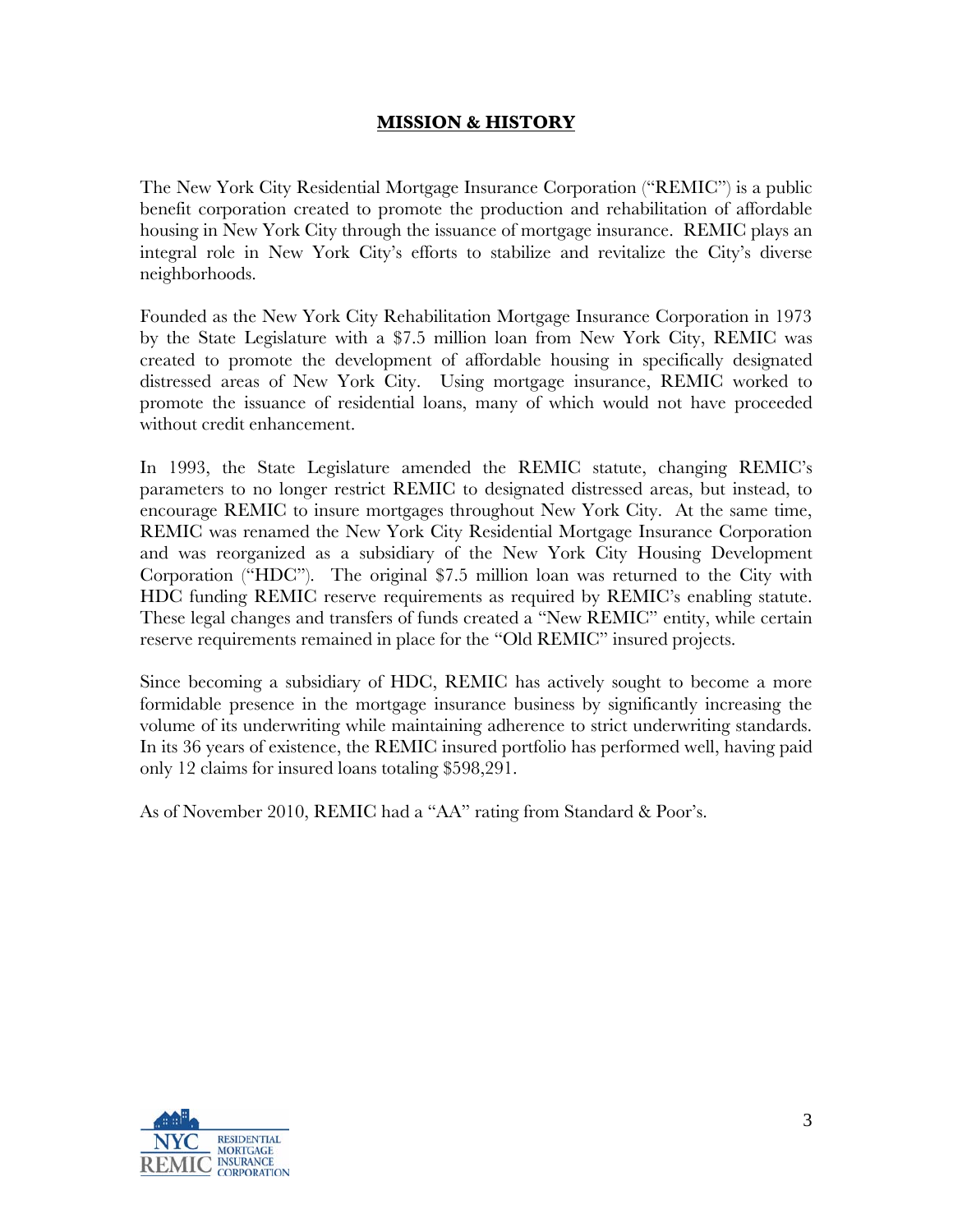#### **FISCAL YEAR 2009 SUMMARY**

During fiscal year 2009 (November 1, 2008 through October 31, 2009), REMIC issued Commitments to Insure to 24 properties, with a total of 2,600 units, a total insured amount of \$37.4 million, and a total mortgage amount of \$186.8 million. During fiscal year 2009, REMIC issued Certificates of Insurance to 12 properties, with a total of 545 units, a total insured amount of \$7.6 million, and a total mortgage amount of \$23.8 million.

As of October 31, 2009, REMIC had a total amount of insurance outstanding of \$130.5 million, with a total mortgage amount outstanding related to such insurance of \$424.2 million. In addition, REMIC had total commitments outstanding of \$72.9 million with a total mortgage amount outstanding related to such insurance of \$357.2 million.

Details of the Commitments to Insure and the Certificates of Insurance that REMIC issued during fiscal year 2009 are on the following two pages.

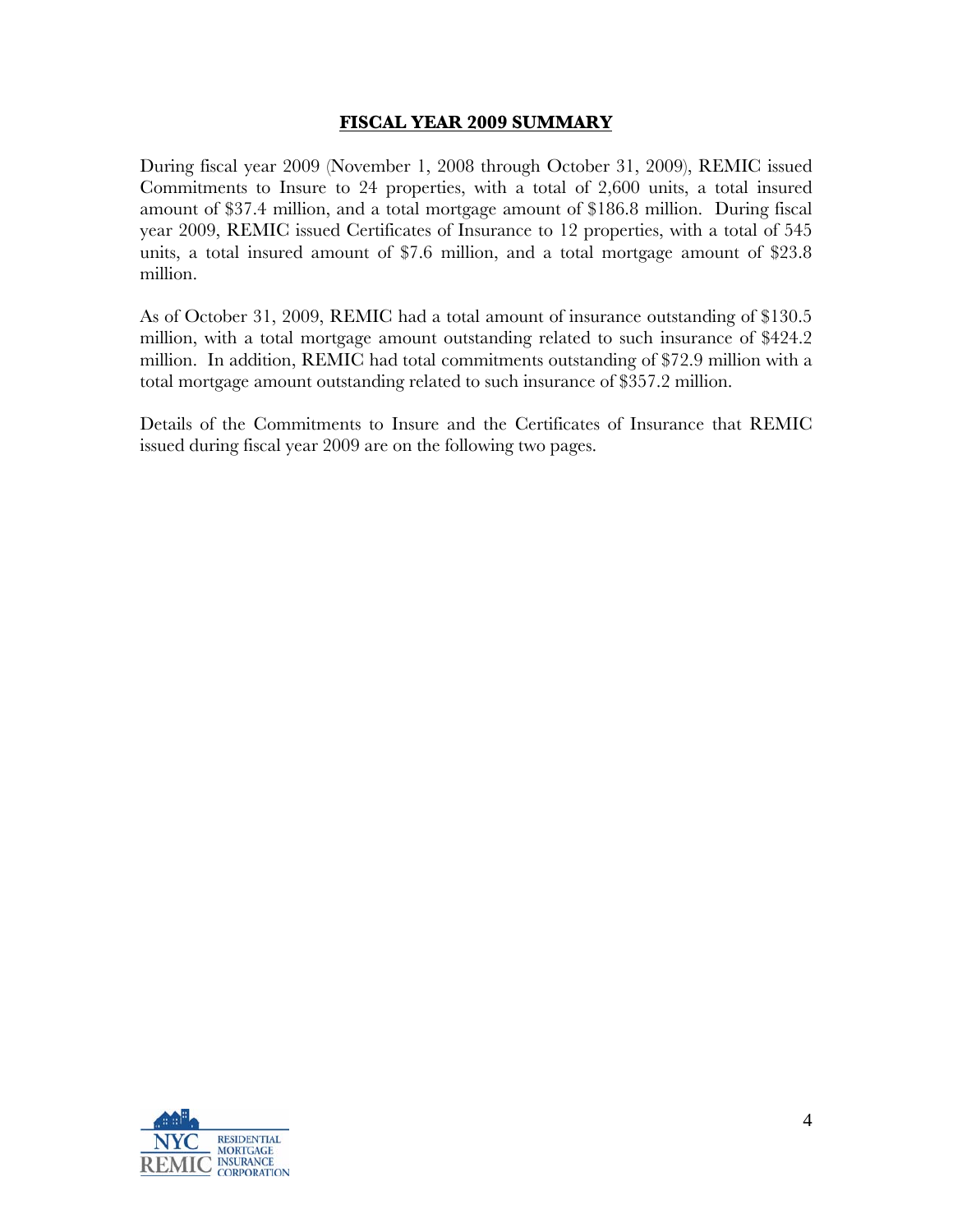| <b>COMMITMENTS TO INSURE ISSUED DURING FY2009:</b> |               |                         |                 |         |
|----------------------------------------------------|---------------|-------------------------|-----------------|---------|
|                                                    |               |                         | <b>Original</b> |         |
|                                                    |               | <b>Original Insured</b> | <b>Mortgage</b> |         |
| <b>Property</b>                                    | <b>Lender</b> | <b>Amount</b>           | <b>Amount</b>   | # Units |
| <b>Bronx:</b>                                      |               |                         |                 |         |
| 1211 Southern Blvd                                 | <b>HDC</b>    | \$1,367,000             | \$6,835,000     | 123     |
| 830 Fox St                                         | <b>HDC</b>    | \$631,000               | \$3,155,000     | 58      |
| 850 Jennings St                                    | <b>HDC</b>    | \$1,844,000             | \$9,220,000     | 103     |
| 868 Courtlandt Ave                                 | <b>HDC</b>    | \$664,000               | \$3,320,000     | 71      |
| 870 Jennings St                                    | <b>HDC</b>    | \$2,435,000             | \$12,175,000    | 84      |
| <b>ABEKEN</b> Apartments                           | <b>HDC</b>    | \$1,263,000             | \$6,315,000     | 120     |
| Arista UAC                                         | <b>HDC</b>    | \$2,660,000             | \$13,300,000    | 290     |
| Boricua Village, Site D                            | <b>HDC</b>    | \$2,201,000             | \$11,005,000    | 80      |
| Boricua Village, Site F                            | <b>HDC</b>    | \$2,044,000             | \$10,220,000    | 77      |
| <b>Courtlandt Corners II</b>                       | <b>HDC</b>    | \$3,573,000             | \$17,865,000    | 224     |
| Decatur II                                         | <b>HDC</b>    | \$466,000               | \$2,330,000     | 50      |
| <b>Decatur Terrace</b>                             | <b>HDC</b>    | \$2,244,000             | \$11,220,000    | 122     |
| <b>East Tremont Ave Apartments</b>                 | <b>HDC</b>    | \$658,000               | \$3,290,000     | 73      |
| La Terraza/Melrose Site B1                         | <b>HDC</b>    | \$1,342,000             | \$6,710,000     | 107     |
| <b>Monterey Apartments</b>                         | <b>HDC</b>    | \$298,000               | \$1,490,000     | 97      |
| <b>Roscoe C Brown Apartments</b>                   | <b>HDC</b>    | \$1,517,000             | \$7,585,000     | 279     |
| <b>Shakespeare Place</b>                           | <b>HDC</b>    | \$2,629,000             | \$13,145,000    | 127     |
| <b>Tiffany St Apartments</b>                       | <b>HDC</b>    | \$848,000               | \$4,240,000     | 84      |
| <b>Twin Pines Apartments</b>                       | <b>HDC</b>    | \$593,000               | \$2,965,000     | 32      |
| <b>Total Bronx:</b>                                |               | \$29,277,000            | \$146,385,000   | 2,201   |
|                                                    |               |                         |                 |         |
| <b>Brooklyn:</b>                                   |               |                         |                 |         |
| 550 Watkins St                                     | <b>HDC</b>    | \$982,000               | \$4,910,000     | 104     |
| Columbia Hicks                                     | <b>HDC</b>    | \$3,056,000             | \$15,280,000    | 95      |
| <b>New Lots Plaza</b>                              | <b>HDC</b>    | \$769,000               | \$3,845,000     | 87      |
| <b>Total Brooklyn:</b>                             |               | \$4,807,000             | \$24,035,000    | 286     |
|                                                    |               |                         |                 |         |
| <b>Manhattan:</b>                                  |               |                         |                 |         |
| Artimus Site 8                                     | <b>HDC</b>    | \$2,689,000             | \$13,445,000    | 54      |
| <b>Lenox Powell Apartments</b>                     | <b>HDC</b>    | \$587,000               | \$2,935,000     | 59      |
| <b>Total Manhattan:</b>                            |               | \$3,276,000             | \$16,380,000    | 113     |
| <b>TOTAL COMMITTED (24 PROJECTS):</b>              |               | \$37,360,000            | \$186,800,000   | 2,600   |

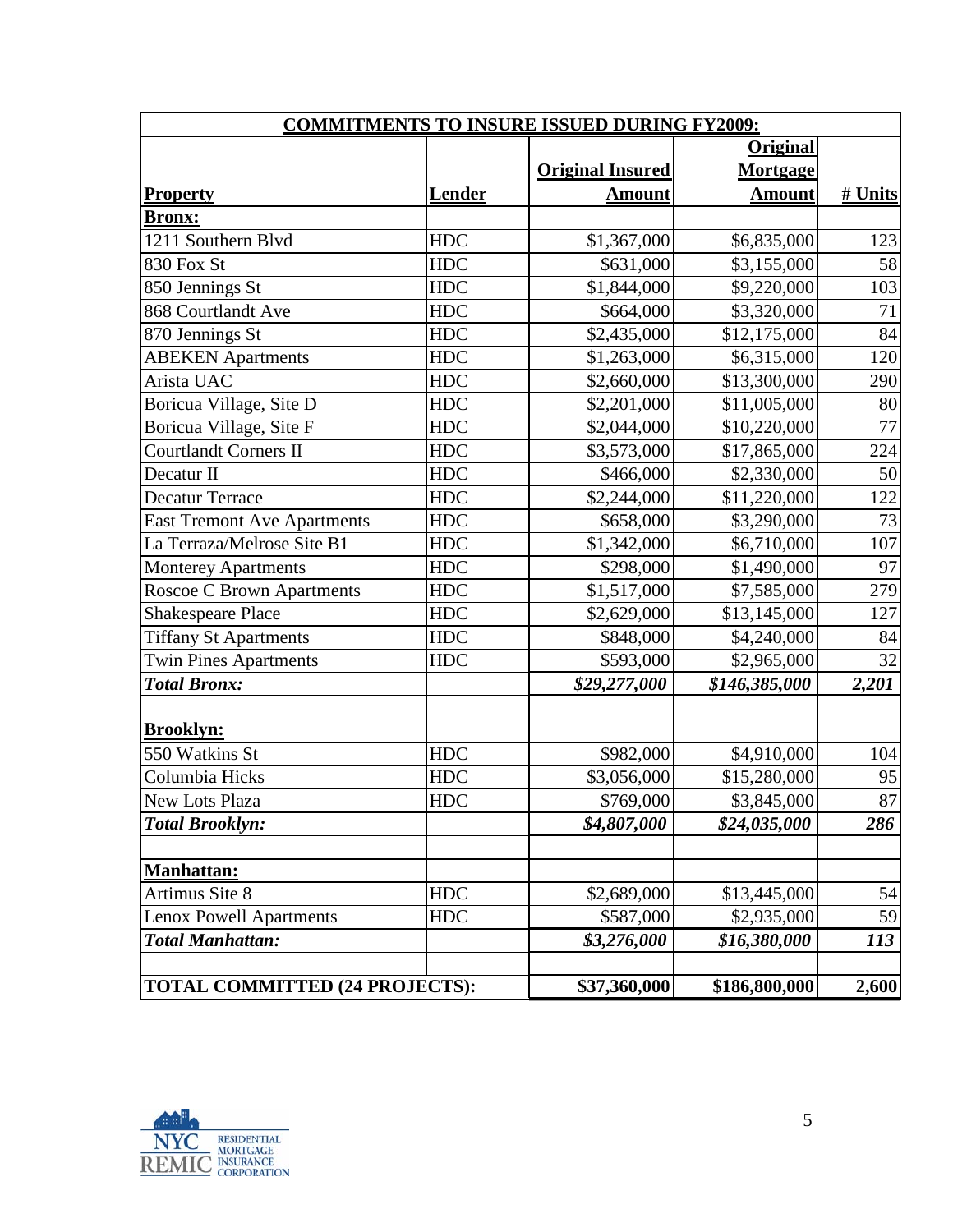| <b>CERTIFICATES OF INSURANCE ISSUED DURING FY2009:</b> |            |                |                 |         |
|--------------------------------------------------------|------------|----------------|-----------------|---------|
|                                                        |            | <b>Insured</b> | <b>Mortgage</b> |         |
| <b>Property</b>                                        | Lender     | Amount         | Amount          | # Units |
| Bronx:                                                 |            |                |                 |         |
| 1068 Gerard Ave                                        | <b>HDC</b> | \$733,000      | \$3,665,000     | 82      |
| 1256 Clay Ave                                          | <b>CPC</b> | \$390,340      | \$390,340       | 19      |
| 1473 & 1477 Fulton Ave                                 | <b>CPC</b> | \$340,000      | \$340,000       | 21      |
| 3940 Barnes Ave                                        | <b>CPC</b> | \$896,978      | \$896,978       | 32      |
| 680 E 140th St                                         | <b>CPC</b> | \$795,000      | \$1,060,000     | 38      |
| 866 Beck St                                            | <b>CPC</b> | \$822,000      | \$822,000       | 25      |
| <b>Claremont Park Apartments</b>                       | <b>HDC</b> | \$1,377,000    | \$6,885,000     | 98      |
| MONTMAC/UNIMAC II                                      | <b>HDC</b> | \$651,000      | \$3,255,000     | 111     |
| <b>Total Bronx:</b>                                    |            | \$6,005,318    | \$17,314,318    | 426     |
| <b>Brooklyn:</b>                                       |            |                |                 |         |
| 277 Gates Ave                                          | <b>HDC</b> | \$500,000      | \$2,500,000     | 35      |
| 45 Malta St                                            | <b>HDC</b> | \$440,000      | \$2,200,000     | 48      |
| 893-895 Pacific St                                     | <b>HDC</b> | \$298,000      | \$1,490,000     | 16      |
| <b>Total Brooklyn:</b>                                 |            | \$1,238,000    | \$6,190,000     | 99      |
| Manhattan:                                             |            |                |                 |         |
| 531 W 160th St                                         | <b>CPC</b> | \$340,000      | \$340,000       | 20      |
| <b>Total Manhattan:</b>                                |            | \$340,000      | \$340,000       | 20      |
| <b>TOTAL INSURED (12 PROJECTS):</b>                    |            | \$7,583,318    | \$23,844,318    | 545     |

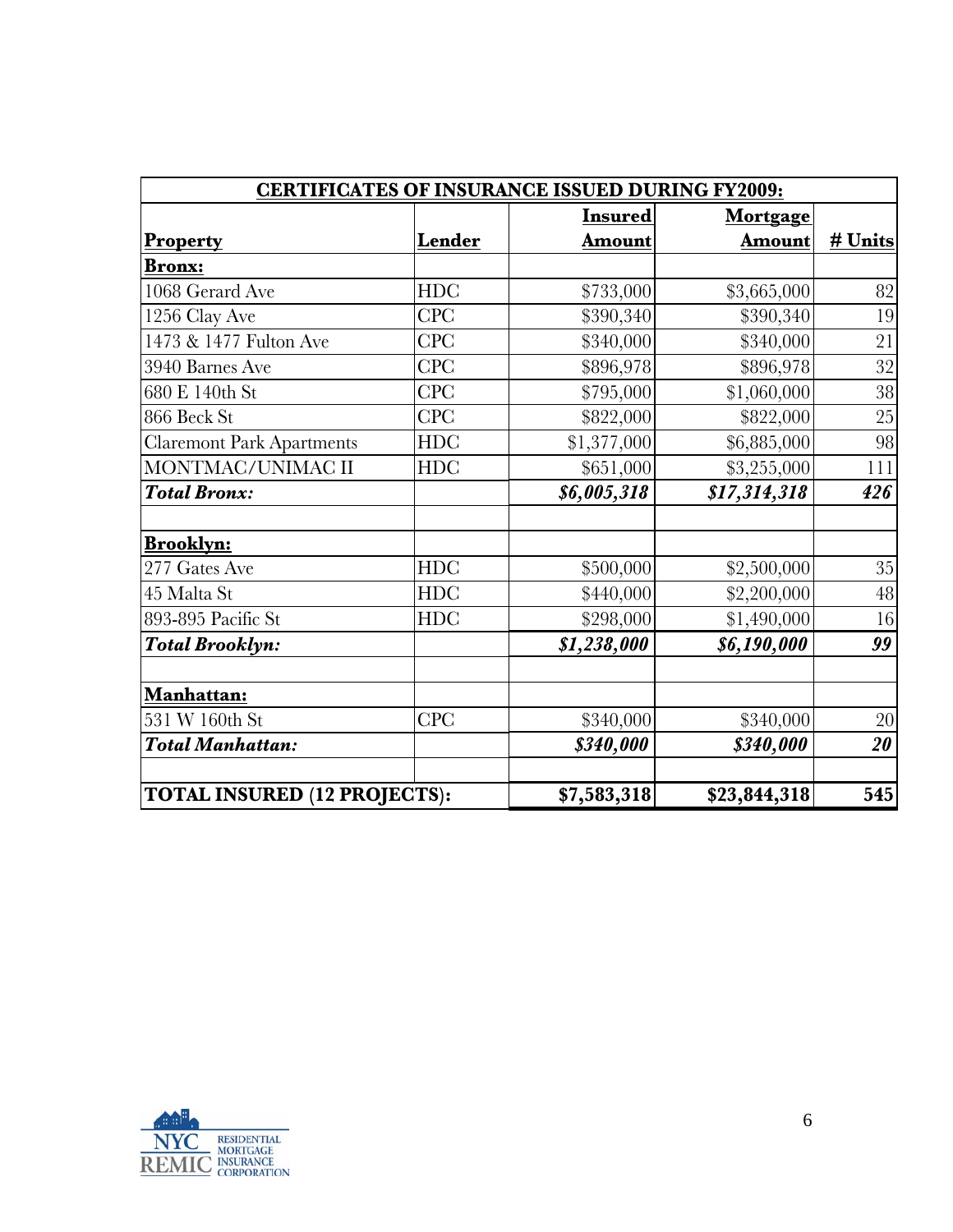# **YEAR-OVER-YEAR COMPARISON FY 2009 VERSUS FY 2008**

# **Commitments to Insure**

|                 | <b>FY 2008</b> | <b>FY 2009</b> |
|-----------------|----------------|----------------|
| # Projects      | 21             | 94             |
| # Units         | 3,134          | 2,600          |
| Insured Amount  | \$32,593,062   | \$37,360,000   |
| Mortgage Amount | \$148,746,311  | \$186,800,000  |
|                 |                |                |

# **Certificates of Insurance:**

| $#$ Projects          |              |              |
|-----------------------|--------------|--------------|
| $#$ Units             | 634          | 545          |
| <b>Insured Amount</b> | \$12,821,098 | \$7,583,318  |
| Mortgage Amount       | \$43,200,195 | \$23,844,318 |

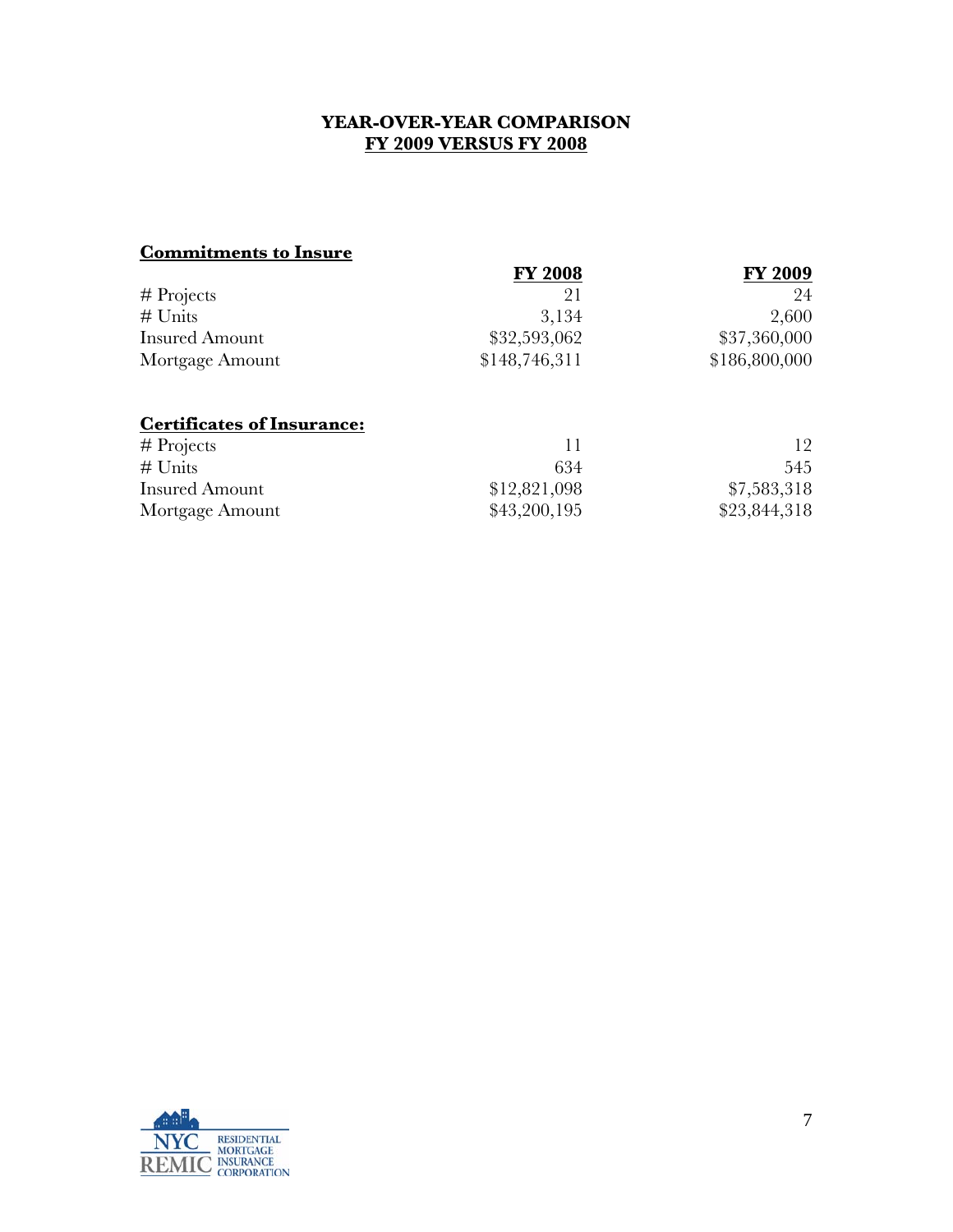# **ANNUAL COMMITMENT ACTIVITY**

| <b>Fiscal Year</b> | # Loans        | <b>Insured Amount</b> | <b>Mortgage Amount</b> | # Units |
|--------------------|----------------|-----------------------|------------------------|---------|
| 1993               | $\overline{4}$ | \$1,567,381           | \$1,928,744            | 187     |
| 1994               | 13             | \$2,693,548           | \$3,763,660            | 334     |
| 1995               | 14             | \$5,014,621           | \$7,208,793            | 393     |
| 1996               | 26             | \$18,865,200          | \$23,366,950           | 1,139   |
| 1997               | 24             | \$14,912,594          | \$18,428,876           | 1,162   |
| 1998               | 28             | \$14,604,742          | \$15,572,362           | 686     |
| 1999               | 36             | \$19,652,037          | \$36,923,037           | 1,077   |
| 2000               | 69             | \$28,622,957          | \$61,518,039           | 1,668   |
| 2001               | 53             | \$25,765,925          | \$79,727,587           | 1,232   |
| 2002               | 33             | \$16,290,443          | \$42,190,603           | 789     |
| 2003               | 47             | \$41,525,739          | \$119,952,922          | 1,673   |
| 2004               | 11             | \$8,411,263           | \$12,285,612           | 329     |
| 2005               | $8\,$          | \$10,079,063          | \$33,367,750           | 477     |
| 2006               | 29             | \$20,673,355          | \$73,358,770           | 1,427   |
| 2007               | 11             | \$10,922,260          | \$58,041,298           | 751     |
| 2008               | 21             | \$32,593,062          | \$148,746,311          | 3,134   |
| 2009               | 24             | \$37,360,000          | \$186,800,000          | 2,600   |
| <b>Total</b>       | 451            | \$309,554,190         | \$923,181,314          | 19,058  |

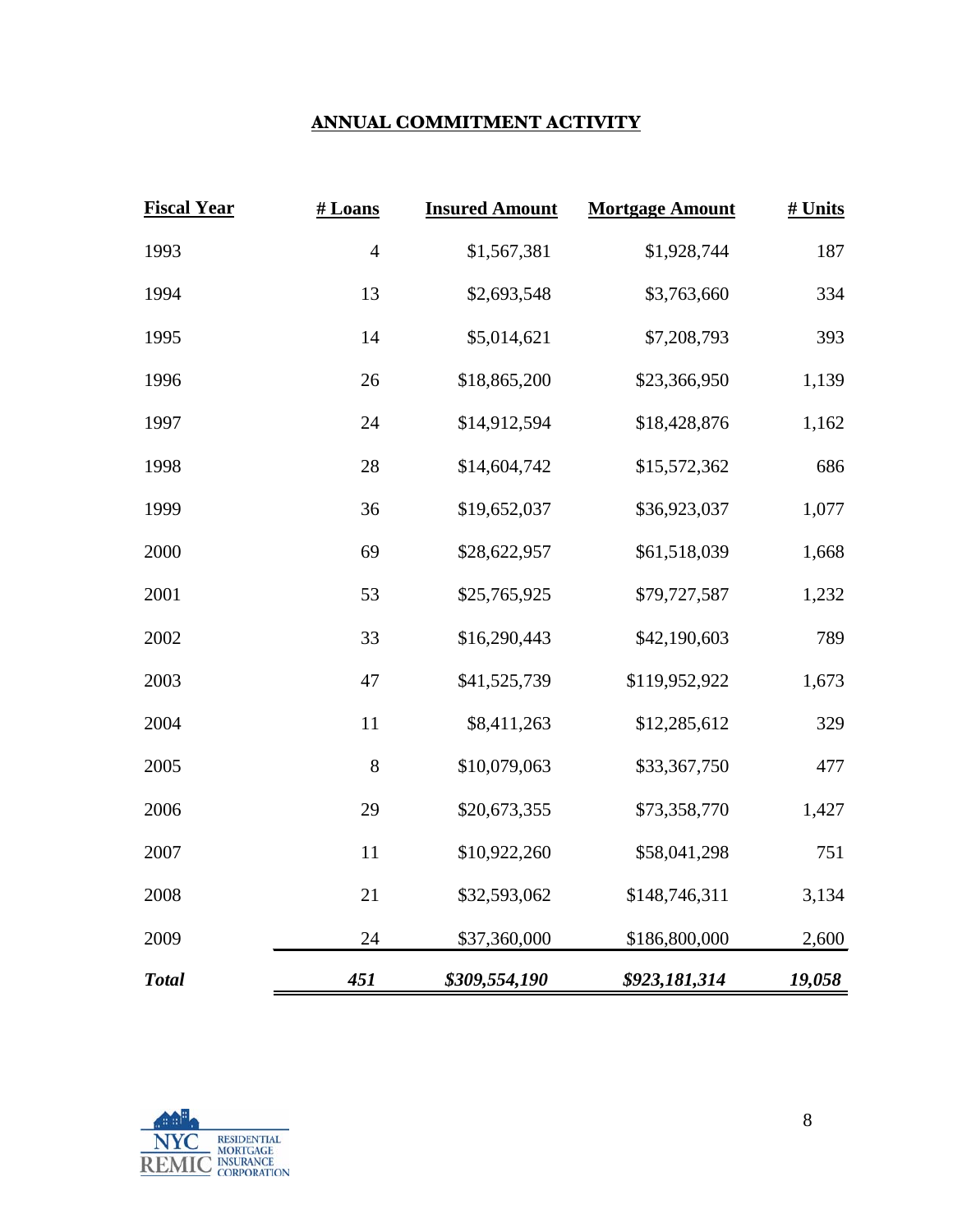# **REMIC COMMITMENT HISTORY**

*Mortgage Amounts Committed Since 1993 (\$Millions)*



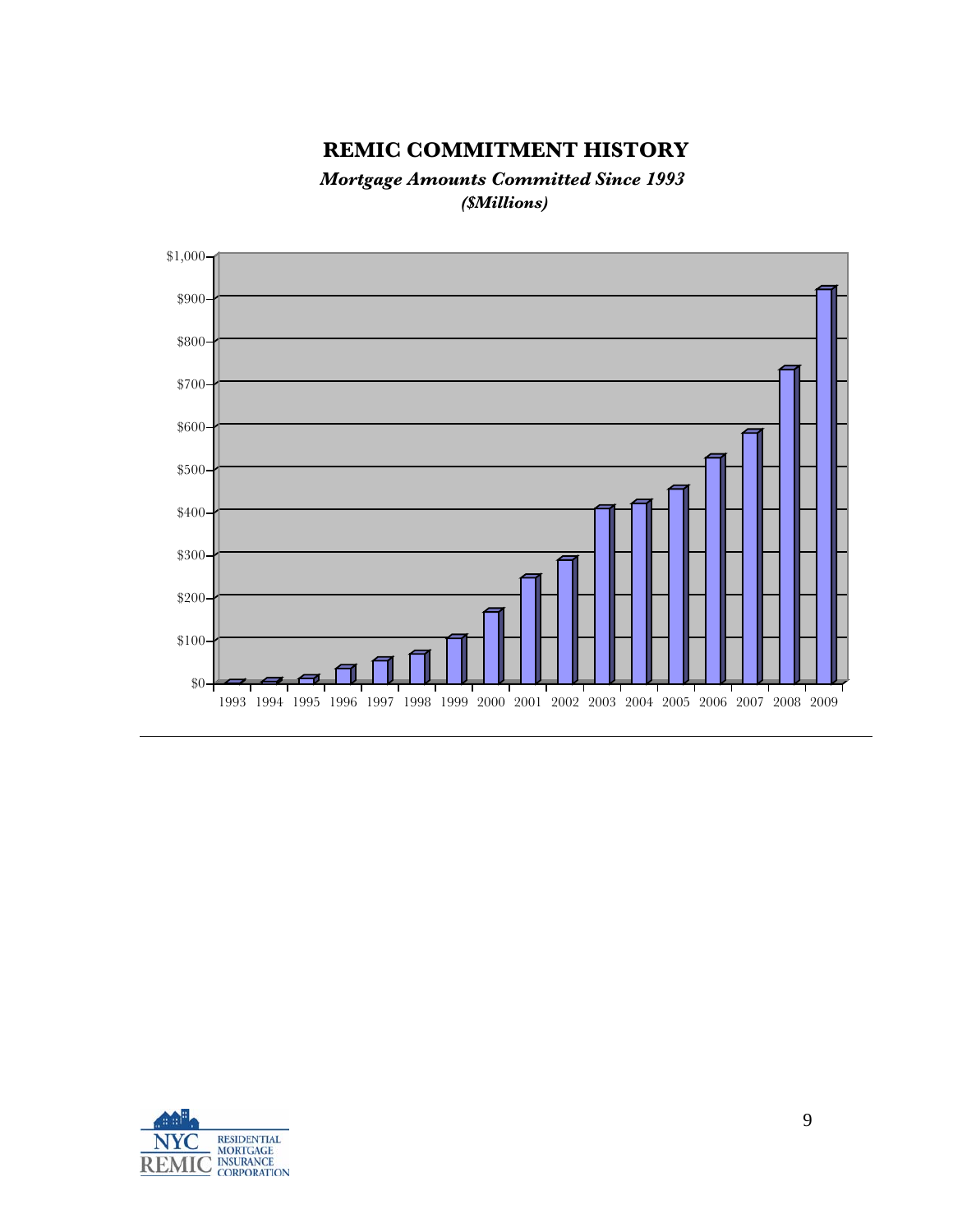## **REMIC FY 2009 FUND BALANCES**

|                                        | <b>Restricted Fund</b> | <b>Unrestricted Fund</b> |                      |
|----------------------------------------|------------------------|--------------------------|----------------------|
| <b>Fund</b>                            | <b>Balance</b>         | <b>Balance</b>           | <b>TOTAL BALANCE</b> |
| Mortgage Insurance                     | \$250,000.00           | \$4,533,062.41           | \$4,783,062.41       |
| <b>Housing Insurance</b>               | \$40,674,490.40        | \$4,531,081.95           | \$45,205,572.35      |
| <b>Premium Reserve</b>                 | \$0.00                 | \$134.16                 | \$134.16             |
| <b>Operating Account</b>               | (\$1,649,416.54)       | \$10,184,327.90          | \$8,534,911.36       |
| Cumulative Unrealized<br>Gain / (Loss) | \$1,649,416.54         | \$0.00                   | \$1,649,416.54       |
| <b>TOTAL</b>                           | \$40,924,490.40        | \$19,248,606.42          | \$60,173,096.82      |

At the close of fiscal year 2009, REMIC had an amortized fund balance of \$60,173,096.82, a 9% increase from fiscal year-end 2008.

## **REMIC Annual Fund Balance** *(\$Millions)*



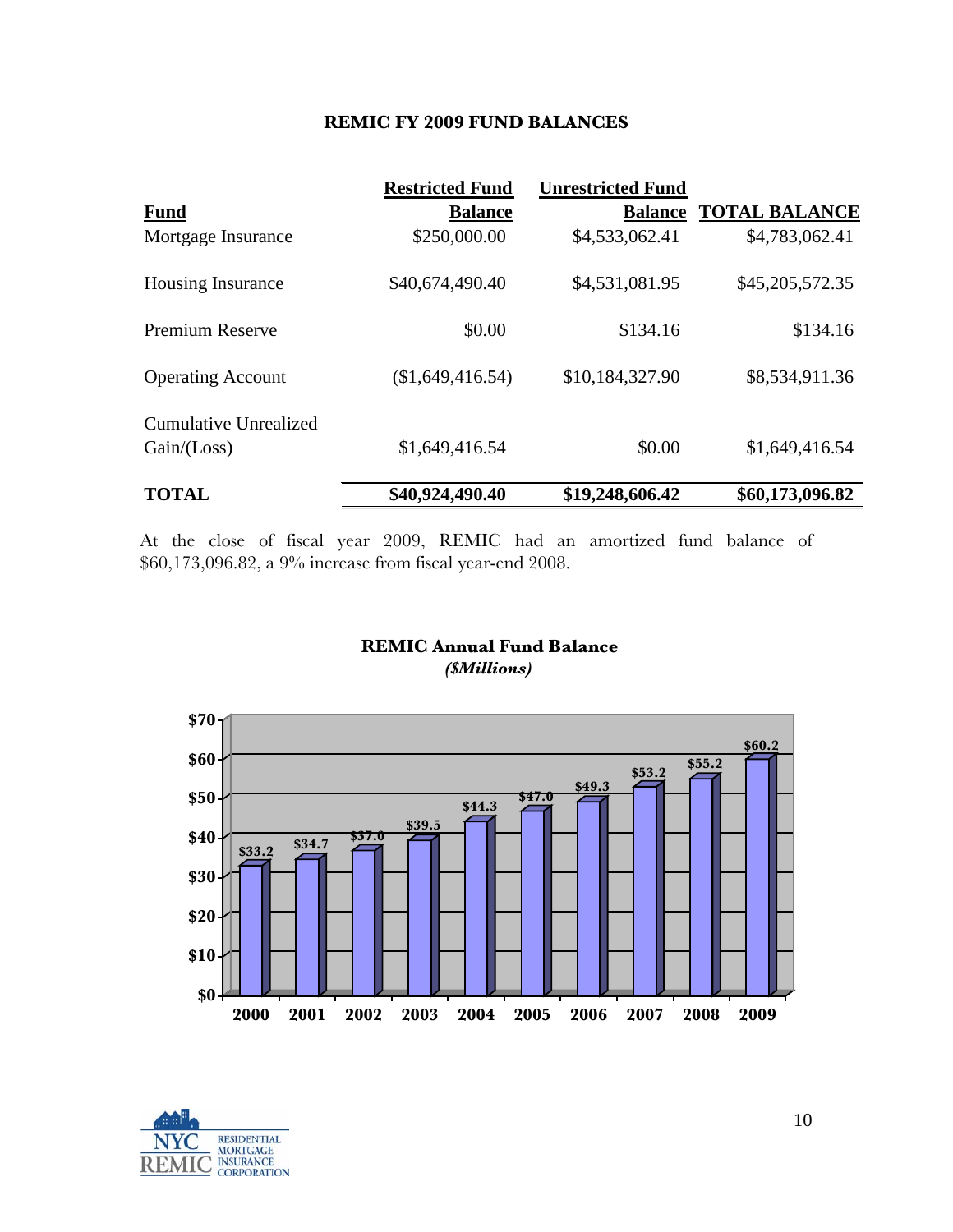#### **REMIC INSURANCE CAPACITY**

In accordance with New York State statute, REMIC set aside reserves to cover insurance commitments and contracts entered into by "Old REMIC" and "New REMIC," as well as properties currently in pipeline. REMIC ended fiscal year 2009 with undesignated reserves of approximately \$16 million. This undesignated reserve amount results in an available capacity to insure \$80 million in insured amount, or a potential \$400 million in mortgage amount (assuming 20% insurance).

#### **CREDIT RATINGS**

As of November 2010, Standard & Poor's maintained a "AA" credit rating for REMIC.

## **CLAIMS PAYMENT HISORY**

During fiscal year 2009, there were no insurance claims paid on either "Old REMIC" or "New REMIC" properties. The total amount of claims paid since 1973 remains at \$598,291.

#### **"OLD REMIC" PROPERTIES**

As of October 31, 2009, "Old REMIC" had in its portfolio insured mortgages for 9 properties with 147 units. The current aggregate balance of these insured mortgages is \$515,991 with REMIC insurance in effect of \$250,000.

## **"NEW REMIC" PROPERTIES**

As of October 31, 2009, "New REMIC" had in its portfolio insured mortgages for 179 properties with 7,780 units. The current aggregate balance of these insured mortgages is \$423,649,053 with REMIC insurance in effect of \$130,252,527.

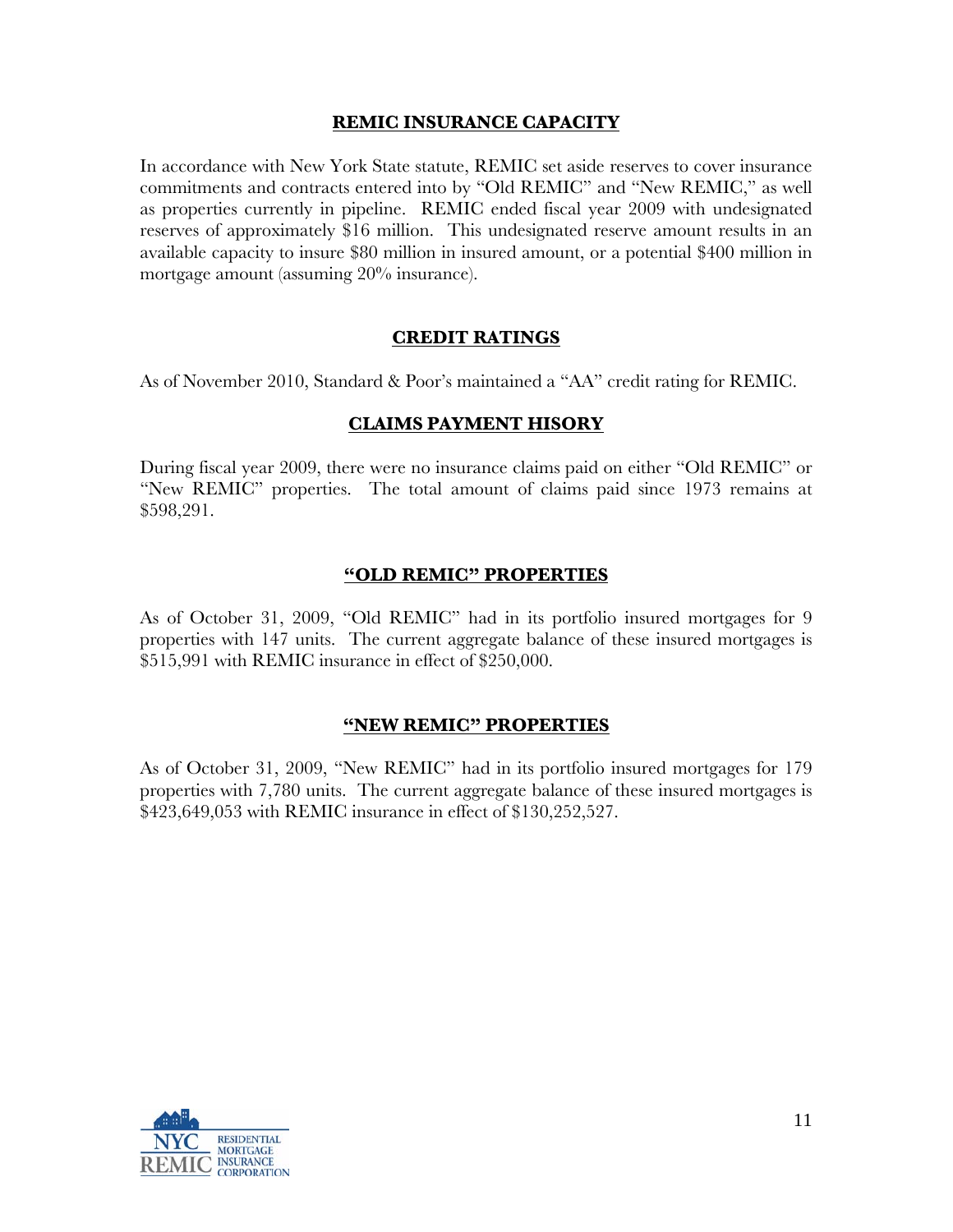# **INVESTMENT SUMMARY**

As of October 31, 2009, REMIC reserves were invested in securities of various U.S. Government Agencies, Repurchase Agreements, and Money Market Funds. Details are provided below:

|                   |                                                               | <b>Interest</b> |                      |
|-------------------|---------------------------------------------------------------|-----------------|----------------------|
|                   | <b>Par Amount Description</b>                                 | Rate $(\% )$    | <b>Maturity Date</b> |
| \$3,400,000 FFCB  |                                                               | 4.100%          | 4/8/2019             |
| \$5,330,000 FHLB  |                                                               | 4.400%          | 4/13/2021            |
| \$3,622,000 FHLB  |                                                               | 4.875%          | 1/23/2024            |
| \$8,000,000 FHLB  |                                                               | 5.050%          | 2/20/2029            |
| \$5,000,000 FHLB  |                                                               | 7.560%          | 2/18/2020            |
| \$3,269,000 FHLMC |                                                               | 5.000%          | 8/13/2019            |
| \$1,000,000 FHLMC |                                                               | 5.250%          | 3/26/2024            |
|                   | \$515,000 FHLMC                                               | 5.400%          | 2/13/2023            |
| \$5,000,000 FNMA  |                                                               | 4.500%          | 9/30/2019            |
| \$400,000 FNMA    |                                                               | 4.750%          | 5/13/2024            |
| \$8,000,000 FNMA  |                                                               | 5.000%          | 2/26/2029            |
| \$4,026,000 FNMA  |                                                               | 5.000%          | 5/28/2024            |
| \$2,000,000 FNMA  |                                                               | 5.250%          | 2/26/2024            |
| \$8,417,000 FNMA  |                                                               | 5.450%          | 9/25/2023            |
| \$1,350,000 FNMA  |                                                               | 5.550%          | 6/26/2028            |
|                   | \$126,000 HSBC Money Market                                   | 3.000%          | 10/31/2010           |
|                   | \$1,822,300 Repurchase Agreement (Banc of America Securities) | 0.050%          | 11/6/2009            |
| \$61,277,300      | <b>TOTAL</b>                                                  |                 |                      |

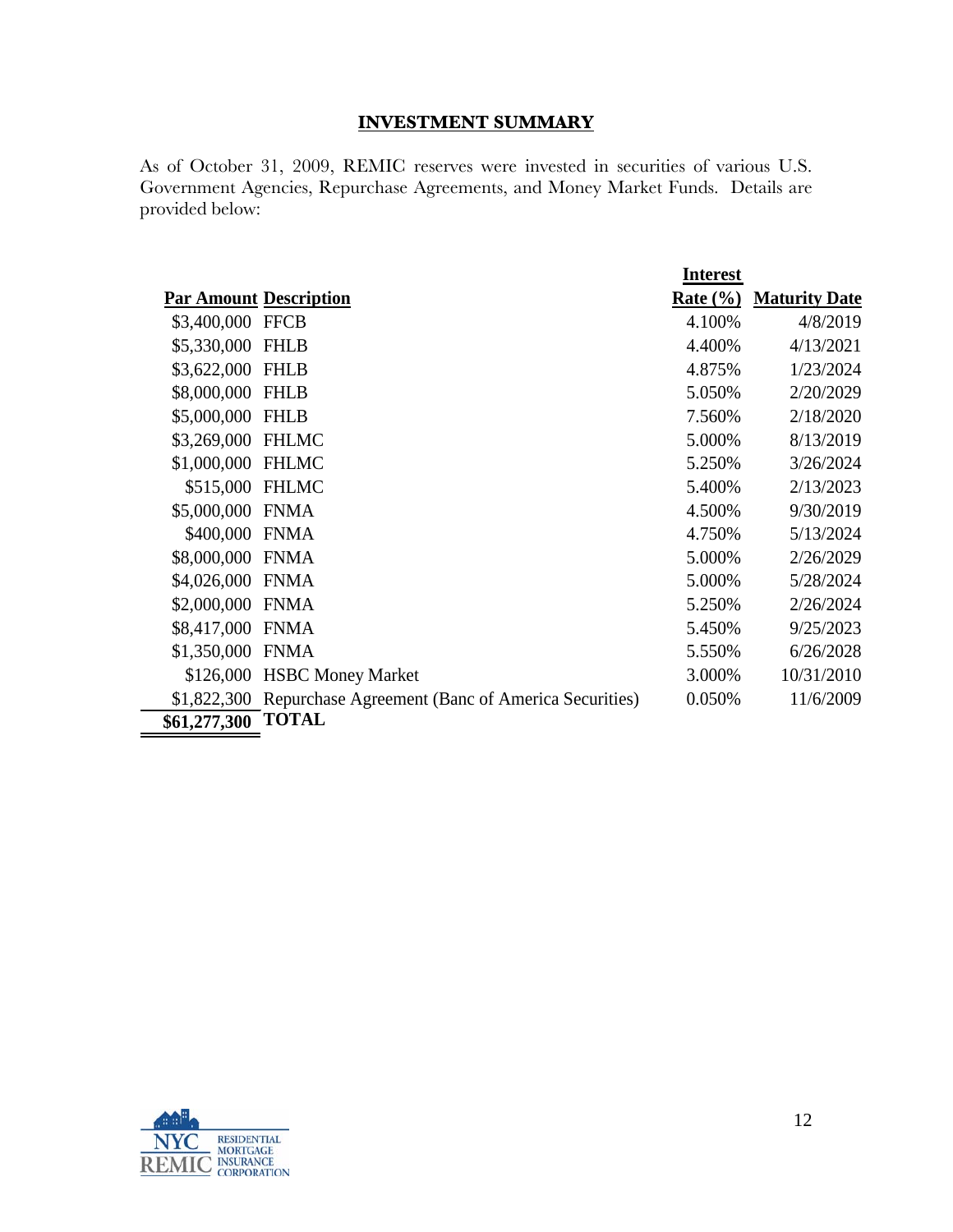### **REVENUES & EXPENSES**

The following is a review of REMIC's revenues and expenses for fiscal year 2009 with an explanation of each budget category:

| (\$Thousands)                               | <b>FY2008*</b> | <b>FY2009</b> |
|---------------------------------------------|----------------|---------------|
| <b>Revenues:</b>                            |                |               |
| Insurance Premiums & Fees                   | \$1,000        | \$1,753       |
|                                             |                |               |
| Investment Income*                          | \$3,148        | \$4,070       |
| <b>Total Revenues</b>                       | \$4,148        | \$5,823       |
| <b>Expenses:</b>                            |                |               |
| <b>Contract Services-Rating Agency Fees</b> | \$15           | $\$0$         |
| Reimbursement of HDC Overhead**             | \$213          | \$818         |
| Insurance Claims                            | \$0            | \$0           |
| <b>Total Expenses</b>                       | \$227          | \$818         |
| <b>REMIC OPERATING SURPLUS</b>              | \$3,921        | \$5,005       |

*\*2008 Investment Income is reported without adjustments for fair market value. The adjustment for fair market value in FY2008 was \$1,913,187.95. The adjustment for fair market value in FY2009 was (\$418,197.78).*

*\*\*Includes reimbursed Investment Income from temporary loans. See Investment Income section for further detail.*